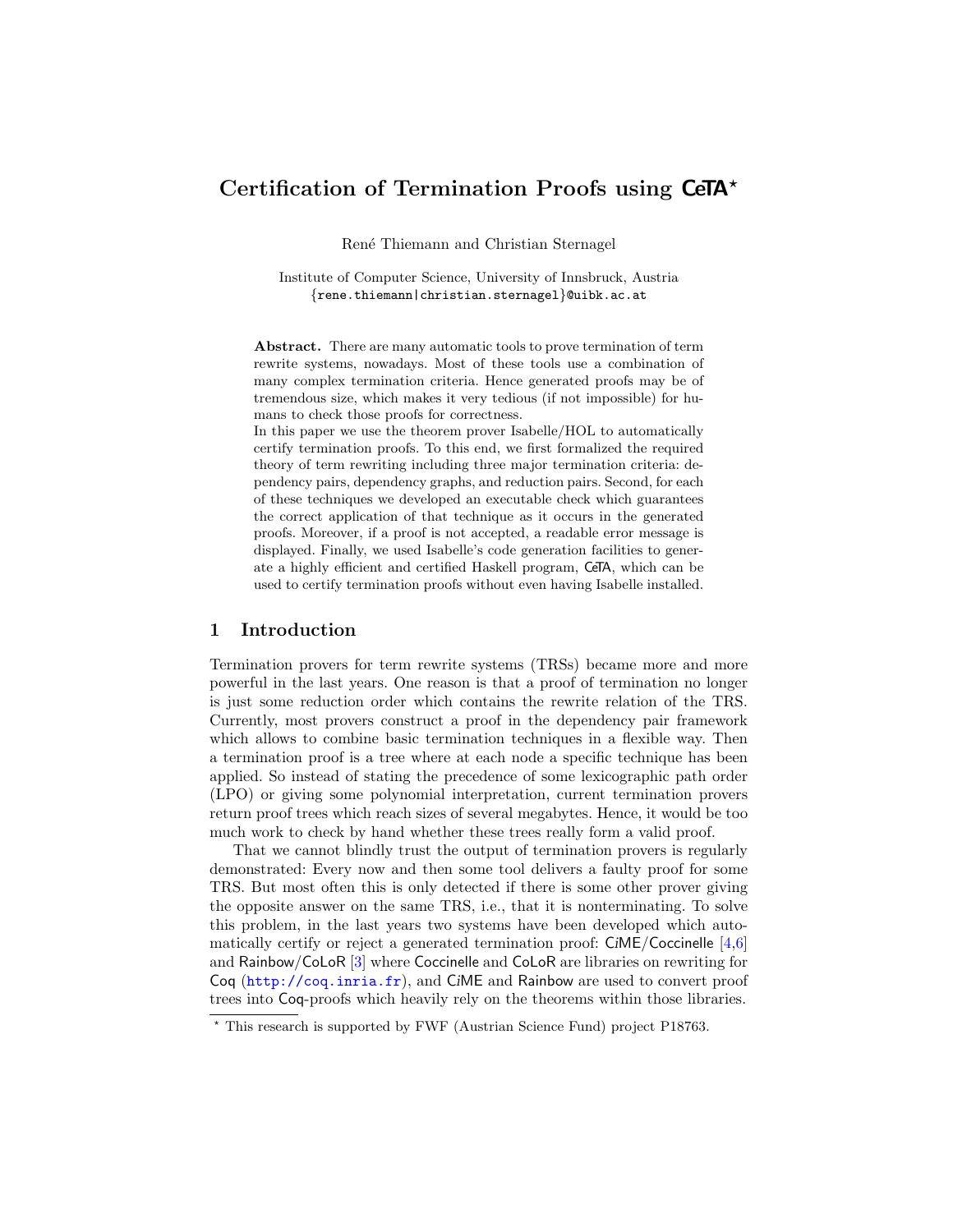In this paper we present a new combination, CeTA/IsaFoR, to automatically certify termination proofs. Note that the system design has two major differences in comparison to the two existing ones. First, our library **IsaFoR** (Isabelle Formalization of Rewriting, containing 173 definitions, 863 theorems, and 269 functions) is written for the theorem prover Isabelle/ $HOL<sup>1</sup>$  $HOL<sup>1</sup>$  $HOL<sup>1</sup>$  [\[16\]](#page-15-3) and not for Coq.

Second, and more important, instead of generating for each proof tree a new Coq-proof using the auxiliary tools CiME/Rainbow, our library IsaFoR contains several executable "check"-functions (within Isabelle) for each termination technique we formalized. We have formally proven that whenever such a check is accepted, then the termination technique is applied correctly. Hence, we do not need to create an individual Isabelle-proof for each proof tree, but just call the "check"-function for checking the whole tree (which does nothing else but calling the separate checks for each termination technique occurring in the tree). This second difference has several advantages:

- In the other two systems, whenever a proof is not accepted, the user just gets a Coq-error message that some step in the generated Coq-proof failed. In contrast, our functions deliver error messages using notions of term rewriting.
- Since the analysis of the proof trees in  $IsaF\circ R$  is performed by executable functions, we can just apply Isabelle's code-generator [\[11\]](#page-15-4) to create a certified Haskell program [\[17\]](#page-15-5), CeTA, leading to the following workflow.

 $IsaFoR \longrightarrow$  Isabelle  $\xrightarrow{\text{Haskell} }$  compiler CeTA proof tree  $\frac{\text{CeTA}}{\text{accept}/\text{error message}}$ 

Hence, to use our certifier CeTA (Certified Termination Analysis) you do not have to install any theorem prover, but just execute some binary. Moreover, the runtime of certification is reduced significantly. Whereas the other two approaches take more than one hour to certify all  $(\leq 580)$  proofs during the last certified termination competition, CeTA needs less than two minutes for all (786) proofs that it can handle. Note that CeTA can also be used for modular certification. Each single application of a termination technique can be certified—just call the corresponding Haskell-function.

Concerning the techniques that have been formalized, the other two systems offer techniques that are not present in IsaFoR, e.g., LPO or matrix interpretations. Nevertheless, we also feature one new technique that has not been certified so far. Whereas currently only the initial dependency graph estimation of [\[1\]](#page-15-6) has been certified, we integrated the most powerful estimation which does not require tree automata techniques and is based on a combination of  $[9,12]$  $[9,12]$  where the function tcap is required. Initial problems in the formalization of tcap led to the development of etcap, an equivalent but more efficient version of tcap which

<span id="page-1-0"></span><sup>&</sup>lt;sup>1</sup> In the remainder of this paper we just write Isabelle instead of Isabelle/HOL.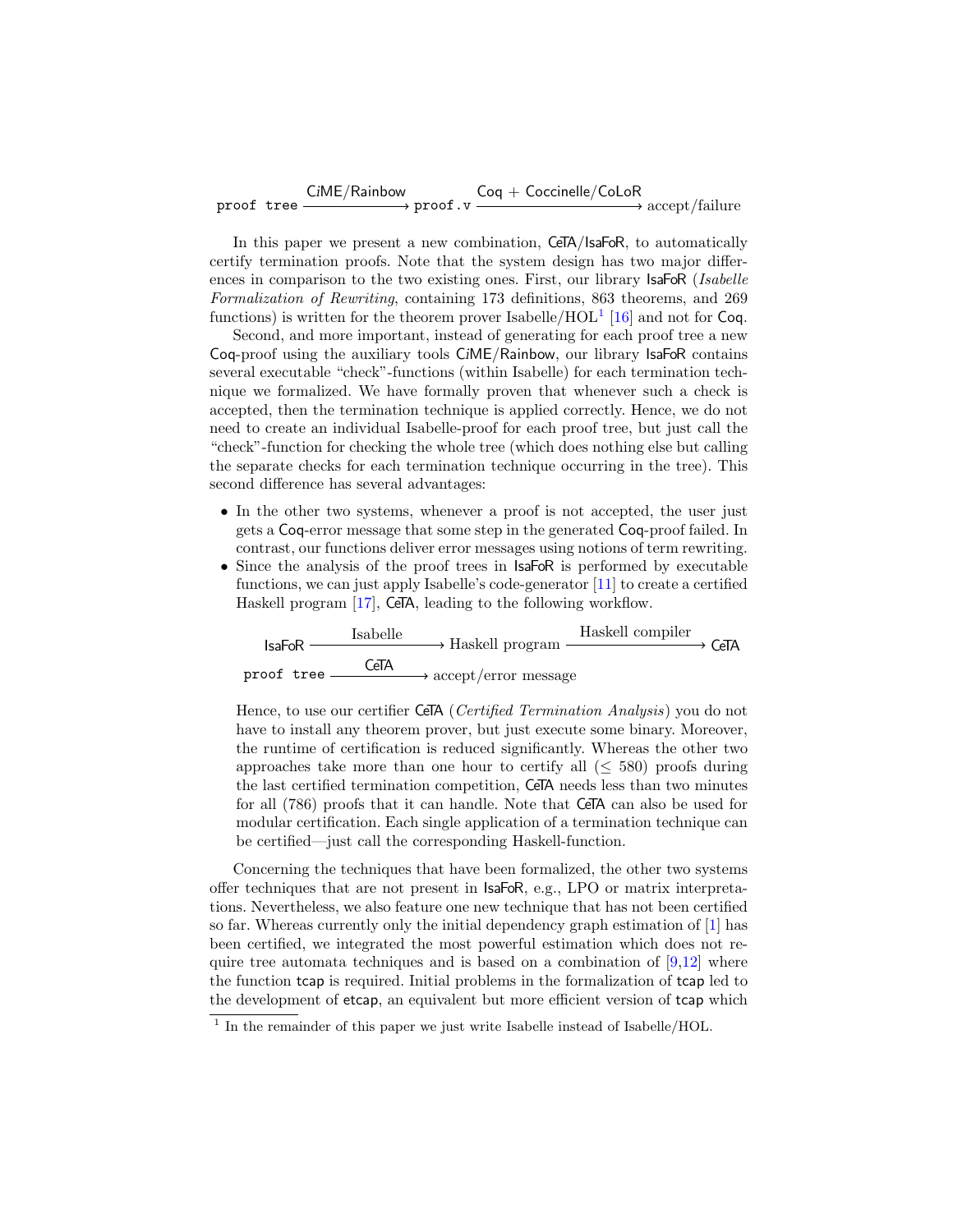is also beneficial for termination provers. Replacing tcap by etcap within the termination prover  $T_{\overline{1}}T_{2}$  [\[14\]](#page-15-9) reduced the time to estimate the dependency graph by a factor of 2. We will also explain, how to reduce the number of edges that have to be inspected when checking graph decompositions.

Another benefit of our system is its robustness. Every proof which uses weaker techniques than those formalized in IsaFoR is accepted. For example, termination provers can use the graph estimation of [\[1\]](#page-15-6), as it is subsumed by our estimation.

The paper is structured as follows. In Sect. [2](#page-2-0) we recapitulate the required notions and notations of term rewriting and the dependency pair framework (DP framework). Here, we also introduce our formalization of term rewriting within IsaFoR. In Sect. [3](#page-3-0)[–6](#page-12-0) we explain our certification of the four termination techniques we currently support: dependency pairs (Sect. [3\)](#page-3-0), dependency graph (Sect. [4\)](#page-5-0), reduction pairs (Sect. [5\)](#page-11-0), and combination of proofs in the dependency pair framework (Sect. [6\)](#page-12-0). However, to increase readability we abstract from our concrete Isabelle code and present the checks for the techniques on a higher level. How we achieved readable error-messages while at the same time having maintainable Isabelle proofs is the topic of Sect. [7.](#page-13-0) We conclude in Sect. [8](#page-14-0) where we show how CeTA is created from  $IsaFoR$  and where we give experimental data.

IsaFoR, CeTA, and all details about our experiments are available at CeTA's website <http://cl-informatik.uibk.ac.at/software/ceta>.

### <span id="page-2-0"></span>2 Formalizing Term Rewriting

We assume some basic knowledge of term rewriting [\[2\]](#page-15-10). Variables are denoted by  $x, y, z$ , etc., function symbols by  $f, g, h$ , etc., terms by  $s, t, u$ , etc., and substitutions by  $\sigma$ ,  $\mu$ , etc. Instead of  $f(t_1, \ldots, t_n)$  we write  $f(t_n)$ . The set of all variables occurring in term t is denoted by  $\mathcal{V}\text{ar}(t)$ . By  $\mathcal{T}(\mathcal{F}, \mathcal{V})$  we denote the set of terms over function symbols from  $\mathcal F$  and variables from  $\mathcal V$ .

In the following we give an overview of our formalization of term rewriting in IsaFoR. Our main concern is termination of rewriting. This property—also known as strong normalization—can be stated without considering the structure of terms. Therefore it is part of our Isabelle theory AbstractRewriting. An abstract rewrite system (ARS) is represented by the type  $(\lambda x, \lambda)$  set in Isabelle. Strong normalization  $(SN)$  of a given ARS  $\mathcal A$  is equivalent to the absence of an infinite sequence of A-steps. On the lowest level we have to link our notion of strong normalization to the notion of well-foundedness as defined in Isabelle. This is an easy lemma since the only difference is the orientation of the relation, i.e.,  $\text{SN}(\mathcal{A}) = \text{wf}(\mathcal{A}^{-1})$ . At this point we can be sure that our notion of strong normalization is valid.

Now we come to the level of first-order terms (in theory Term):

#### datatype  $('f,'v)$ "term" = Var 'v | Fun 'f " $('f,'v)$ term list"

Many concepts related to terms are formalized in Term, e.g., an induction scheme for terms (as used in textbooks), substitutions, contexts, the (proper) subterm relation etc.

By restricting the elements of some ARS to terms, we reach the level of TRSs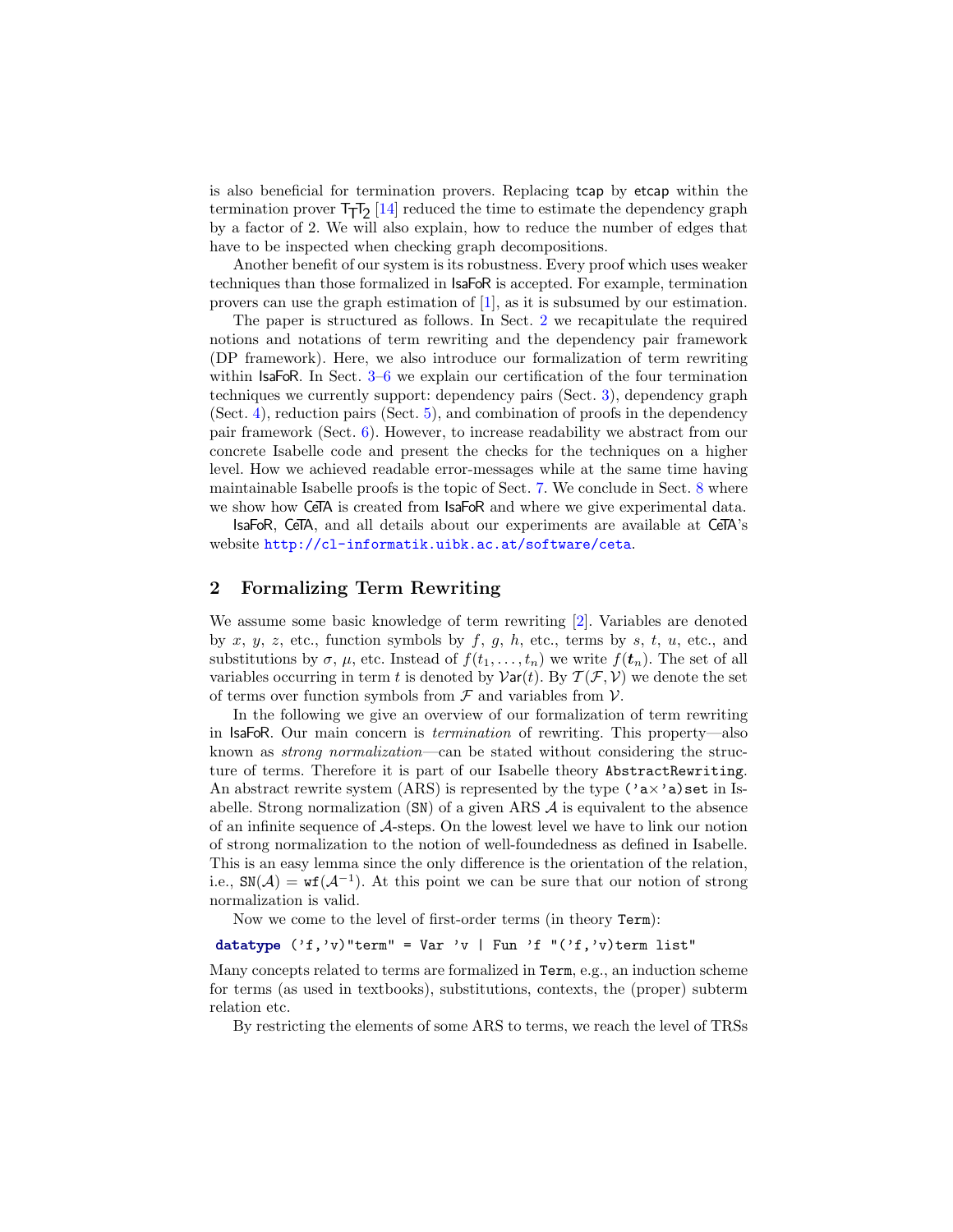(in theory Trs), which in our formalization are just binary relations over terms.

<span id="page-3-2"></span>Example 1. As an example, consider the following TRS, encoding rules for subtraction and division on natural numbers.

 $minus(x, 0) \rightarrow x$  div $(0, s(y)) \rightarrow 0$  $minus(s(x),s(y)) \rightarrow minus(x,y)$  div $(s(x),s(y)) \rightarrow s(div(minus(x,y),s(y)))$ 

Given a TRS  $\mathcal{R}, (\ell, r) \in \mathcal{R}$  means that  $\ell$  is the lhs and r the rhs of a rule in R (usually written as  $\ell \to r \in \mathcal{R}$ ). The *rewrite relation* induced by a TRS R is denoted by  $\rightarrow_{\mathcal{R}}$  and has the following definition in IsaFoR:

**Definition 2.** Term s rewrites to t by  $\mathcal{R}$ , iff there are a context  $C$ , a substitution  $\sigma$ , and a rule  $\ell \to r \in \mathcal{R}$  such that  $s = C[\ell \sigma]$  and  $t = C[r\sigma]$ .

Note that this section contains the only parts where you have to trust our formalization, i.e., you have to believe that  $SN(\rightarrow \mathcal{R})$  as defined in **IsaFoR** really describes " $R$  is terminating."

## <span id="page-3-0"></span>3 Certifying Dependency Pairs

Before we introduce dependency pairs [\[1\]](#page-15-6) formally and give some details about our Isabelle formalization, we recapitulate the ideas that led to the final definition (including a refinement proposed by Dershowitz [\[7\]](#page-15-11)).

For a TRS  $R$ , strong normalization means that there is no infinite derivation  $t_1 \rightarrow_{\mathcal{R}} t_2 \rightarrow_{\mathcal{R}} t_3 \rightarrow_{\mathcal{R}} \cdots$ . Additionally we can concentrate on derivations, where  $t_1$  is minimal in the sense that all its proper subterms are terminating. Such terms are called minimal nonterminating. The set of all minimally nonterminating terms with respect to a TRS  $\mathcal{R}$  is denoted by  $\mathcal{T}_{\mathcal{R}}^{\infty}$ . Observe that for every term  $t \in \mathcal{T}_{\mathcal{R}}^{\infty}$  there is an initial part of an infinite derivation having a specific shape: A (possibly empty) derivation taking place below the root, followed by an application of some rule  $\ell \to r \in \mathcal{R}$  at the root, i.e.,  $t \stackrel{\geq \varepsilon_*}{\to}_{\mathcal{R}} \ell \sigma \stackrel{\varepsilon}{\to}_{\mathcal{R}} r \sigma$ , for some substitution  $\sigma$ . Furthermore, since  $r\sigma$  is nonterminating, there is some subterm u of r, such that  $u\sigma \in \mathcal{T}_{\mathcal{R}}^{\infty}$ , i.e.,  $r\sigma = C[u\sigma]$ . Then the same reasoning can be used to get a root reduction of  $u\sigma$ , ..., cf. [\[1\]](#page-15-6).

To get rid of the additional contexts C a new TRS,  $DP(\mathcal{R})$ , is built.

**Definition 3.** The set  $DP(R)$  of dependency pairs of R is defined as follows: For every rule  $\ell \to r \in \mathcal{R}$ , and every subterm u of r such that u is not a proper subterm of  $\ell$  and such that the root of u is defined,<sup>[2](#page-3-1)</sup>  $\ell^{\sharp} \to u^{\sharp}$  is contained in  $\texttt{DP}(\mathcal{R})$ . Here  $t^{\sharp}$  is the same as t except that the root of t is marked with the special symbol  $\sharp$ .

Example 4. The dependency pairs for the TRS from Ex. [1](#page-3-2) consist of the rules

$$
\mathsf{M}(\mathsf{s}(x),\mathsf{s}(y)) \to \mathsf{M}(x,y) \quad (\mathsf{M}\mathsf{M}) \qquad \mathsf{D}(\mathsf{s}(x),\mathsf{s}(y)) \to \mathsf{M}(x,y) \tag{\mathsf{DM}}
$$

<span id="page-3-6"></span><span id="page-3-5"></span><span id="page-3-4"></span><span id="page-3-3"></span>
$$
D(s(x), s(y)) \to D(\min\{x, y), s(y)) \quad (DD)
$$

where we write M instead of minus<sup> $\sharp$ </sup> and D instead of div<sup> $\sharp$ </sup> for brevity.

<span id="page-3-1"></span><sup>&</sup>lt;sup>2</sup> A function symbol f is defined (w.r.t. R) if there is some rule  $f(\dots) \to r \in \mathcal{R}$ .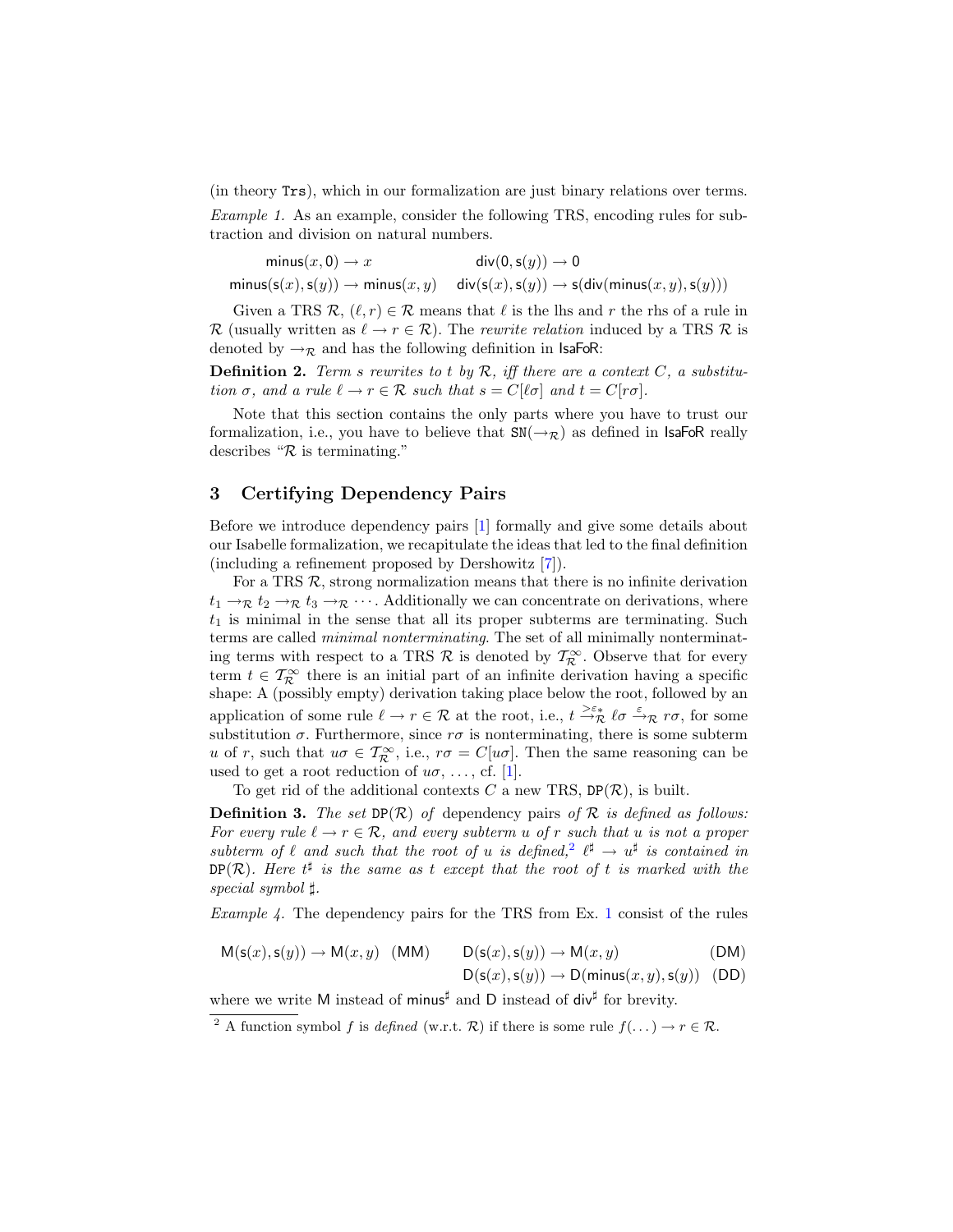Note that after switching to ' $\sharp$ '-terms, the derivation from above can be written as  $t^{\sharp} \to_{\mathcal{R}}^* \ell^{\sharp} \sigma \to_{\text{DP}(\mathcal{R})} u^{\sharp} \sigma$ . Hence every nonterminating derivation starting at a term  $t \in \mathcal{T}_{\mathcal{R}}^{\infty}$  can be transformed into an infinite derivation of the following shape where all  $\rightarrow_{\text{DP}(\mathcal{R})}$ -steps are applied at the root.

<span id="page-4-0"></span>
$$
t^{\sharp} \to_{\mathcal{R}}^* s_1^{\sharp} \to_{\mathrm{DP}(\mathcal{R})} t_1^{\sharp} \to_{\mathcal{R}}^* s_2^{\sharp} \to_{\mathrm{DP}(\mathcal{R})} t_2^{\sharp} \to_{\mathcal{R}}^* \cdots
$$
 (1)

Therefore, to prove termination of  $R$  it suffices to prove that there is no such derivation. To formalize DPs in Isabelle we modify the signature such that every function symbol now appears in a plain version and in a  $\sharp$ -version.

```
datatype 'f shp = Sharp 'f ("_1") | Plain 'f ("_0")
```
Sharping a term is done via

```
fun plain :: "('f,'v)term => ('f shp,'v)term"
where "plain(Var x) = Var x''| "plain(Fun f ss) = Fun f@ (map plain ss)"
fun sharp :: "('f,'v)term => ('f shp,'v)term"
where "sharp(Var x) = Var x"
    | "sharp(Fun f ss) = Fun f\sharp (map plain ss)"
```
Thus  $t^{\sharp}$  in Def. [3](#page-3-3) is the same as sharp(t). Since the function symbols in DP(R) are of type 'f shp and the function symbols of  $R$  are of type 'f, it is not possible to use the same TRS  $\mathcal R$  in combination with  $DP(\mathcal R)$ . Thus, in our formalization we use the lifting ID—that just applies plain to all lhss and rhss in  $\mathcal{R}$ .

Considering this technicalities and omitting the initial derivation  $t^{\sharp} \to_{\mathcal{R}}^* s_1^{\sharp}$ from the derivation  $(1)$ , we obtain

$$
s_1^{\sharp} \to_{\text{DP}(\mathcal{R})} t_1^{\sharp} \to_{\text{ID}(\mathcal{R})}^* s_2^{\sharp} \to_{\text{DP}(\mathcal{R})} t_2^{\sharp} \to_{\text{ID}(\mathcal{R})}^* \cdots
$$

and hence a so called infinite  $(DP(\mathcal{R}), ID(\mathcal{R}))$ -chain. Then the corresponding DP problem  $(DP(\mathcal{R}), ID(\mathcal{R}))$  is called to be not finite, cf. [\[8\]](#page-15-12). Notice that in IsaFoR a DP problem is just a pair of two TRSs over arbitrary signatures—similar to  $[8]$ .

In IsaFoR an infinite chain<sup>[3](#page-4-1)</sup> and finite DP problems are defined as follows.

```
fun ichain where "ichain(\mathcal{P}, \mathcal{R}) s t \sigma = (\forall i.
    (s i,t i) \in \mathcal{P} \wedge (t i) \cdot (\sigma i) \rightarrow_{\mathcal{R}}^* (s(i+1)) \cdot (\sigma(i+1))"
```
### fun finite\_dpp where "finite\_dpp( $P, R$ ) = (¬( $\exists s$   $t$   $\sigma$ . ichain ( $P, R$ )  $s$   $t$   $\sigma$ ))"

where ' $t \cdot \sigma$ ' denotes the application of substitution  $\sigma$  to term t.

We formally established the connection between strong normalization and finiteness of the initial DP problem  $(DP(\mathcal{R}), ID(\mathcal{R}))$ . Although this is a wellknown theorem, formalizing it in Isabelle was a major effort.

Theorem 5. wf\_trs( $\mathcal{R}) \wedge \text{finite\_dpp}(DP(\mathcal{R}), ID(\mathcal{R})) \longrightarrow SN(\rightarrow_{\mathcal{R}})$ .

<span id="page-4-1"></span><sup>&</sup>lt;sup>3</sup> We also formalized *minimal* chains, but here only present chains for simplicity.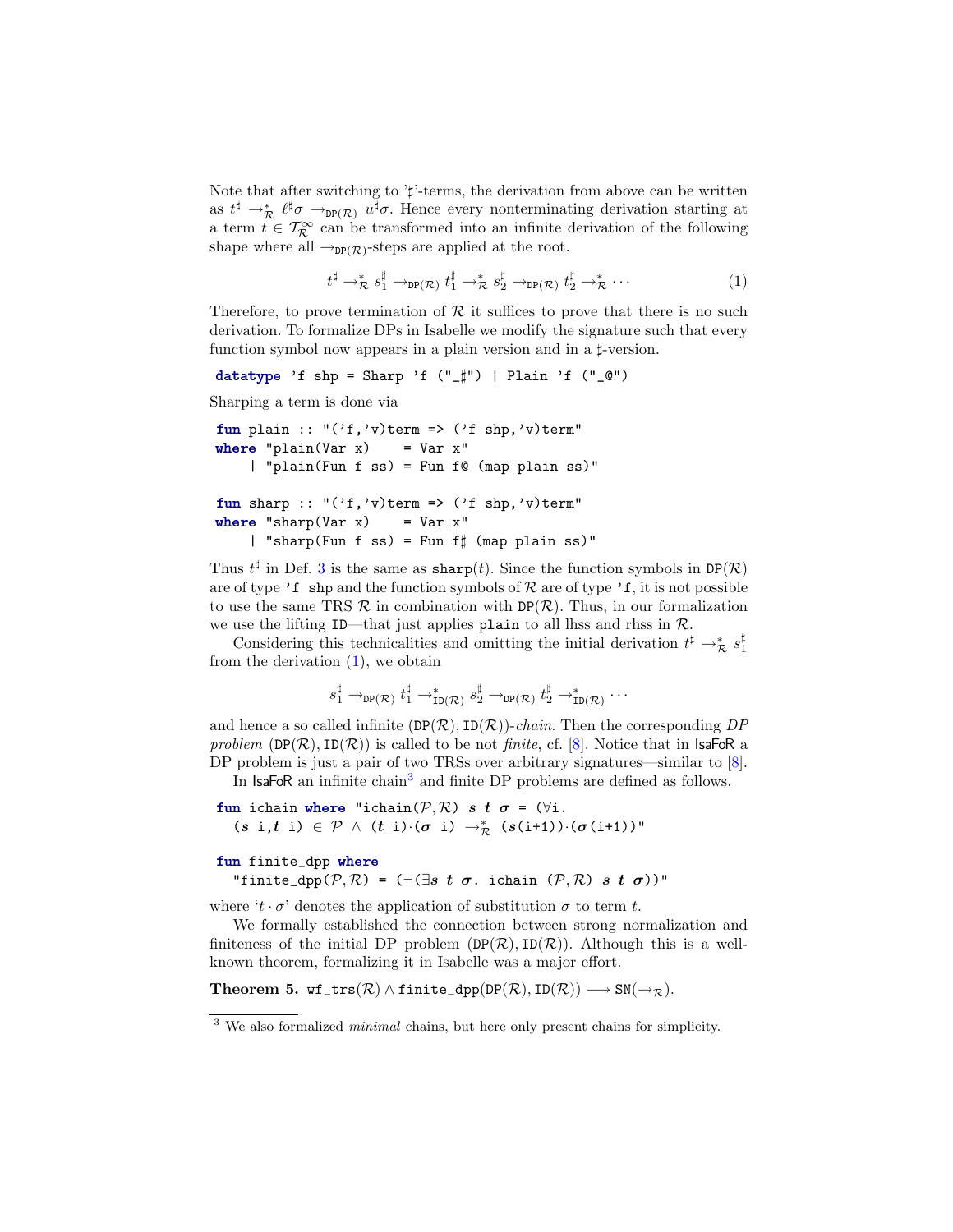The additional premise  $\text{wf\_trs}(\mathcal{R})$  ensures two well-formedness properties for R, namely that for every  $\ell \to r \in \mathcal{R}$ ,  $\ell$  is not a variable and that  $Var(r) \subseteq Var(\ell)$ .

At this point we can obviously switch from the problem of proving  $\text{SN}(\rightarrow_R)$ for some TRS  $\mathcal R$ , to the problem of proving finite\_dpp(DP( $\mathcal R$ ), ID( $\mathcal R$ )), and thus enter the realm of the DP framework [\[8\]](#page-15-12). Here, the current technique is to apply so-called processors to a DP problem, in order to get a set of simpler DP problems. This is done recursively, until the leafs of the so built tree consist of DP problems with empty  $\mathcal{P}$ -components (and therefore are trivially finite). For this to be correct, the applied processors need to be sound, i.e., every processor *Proc* has to satisfy the implication

$$
(\forall p \in \text{Proc}(\mathcal{P}, \mathcal{R}). \text{ finite\_dpp}(p)) \longrightarrow \text{finite\_dpp}(\mathcal{P}, \mathcal{R})
$$

for every input. The termination techniques that will be introduced in the following sections are all such (sound) processors.

So much to the underlying formalization. Now we will present how the check in IsaFoR certifies a set of DPs  $P$  that was generated by some termination tool for some TRS  $R$ . To this end, the function checkDPs is used.

checkDPs( $\mathcal{P}, \mathcal{R}$ ) = checkWfTRS( $\mathcal{R}$ )  $\wedge$  computeDPs( $\mathcal{R}$ )  $\subset \mathcal{P}$ 

Here checkWfTRS checks the two well-formedness properties mentioned above (the difference between wf\_trs and checkWfTRS is that only the latter is executable) and computeDPs uses Def. [3,](#page-3-3) which is currently the strongest definition of DPs. To have a robust system, the check does not require that exactly the set of DPs w.r.t. to Def. [3](#page-3-3) is provided, but any superset is accepted. Hence we are also able to accept proofs from termination tools that use a weaker definition of  $DP(\mathcal{R})$ . The soundness result of checkDPs is formulated as follows in IsaFoR.

**Theorem 6.** If checkDPs( $P, R$ ) is accepted then finiteness of ( $P, ID(R)$ ) implies  $\text{SN}(\rightarrow_R)$ .

### <span id="page-5-0"></span>4 Certifying the Dependency Graph Processor

One important processor to prove finiteness of a DP problem is based on the dependency graph [\[1](#page-15-6)[,8\]](#page-15-12). The dependency graph of a DP problem  $(\mathcal{P}, \mathcal{R})$  is a directed graph  $\mathcal{G} = (\mathcal{P}, E)$  where  $(s \to t, u \to v) \in E$  iff  $s \to t, u \to v$  is a  $(\mathcal{P}, \mathcal{R})$ -chain. Hence, every infinite  $(\mathcal{P}, \mathcal{R})$ -chain corresponds to an infinite path in G and thus, must end in some strongly connected component (SCC)  $S$  of  $G$ , provided that  $P$  contains only finitely many DPs. Dropping the initial DPs of the chain results in an infinite  $(S, \mathcal{R})$ -chain.<sup>[4](#page-5-1)</sup> Hence, if for all SCCs S of G the DP problem  $(S, \mathcal{R})$  is finite, then  $(\mathcal{P}, \mathcal{R})$  is finite. In practice, this processor allows to prove termination of each block of mutual recursive functions separately.

To certify an application of the dependency graph processor there are two main challenges. First of all, we have to certify that a valid SCC decomposition of  $\mathcal G$  is used, a purely graph-theoretical problem. Second, we have to generate the edges of  $\mathcal G$ . Since the dependency graph  $\mathcal G$  is in general not computable, usually

<span id="page-5-1"></span> $4$  We identify an SCC S with the set of nodes S within that SCC.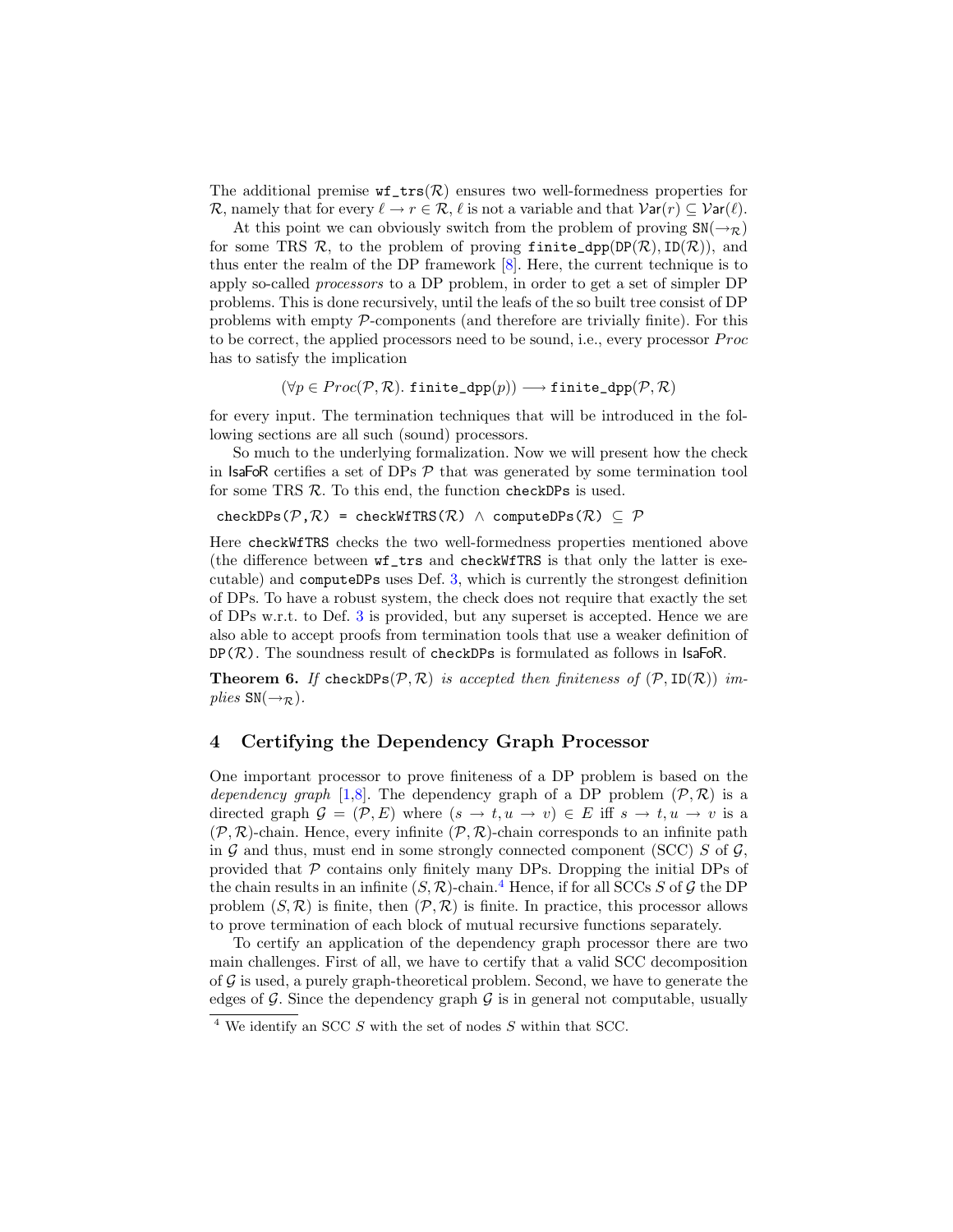estimated graphs  $G'$  are used which contain all edges of the real dependency graph  $\mathcal G$ . Hence, for the second problem we have to implement and certify one estimation of the dependency graph.

Notice that there are various estimations around and that the result of an SCC decomposition depends on the estimation that is used. Hence, it is not a good idea to implement the strongest estimation and then match the result of our decomposition against some given decomposition: problems arise if the termination prover used a weaker estimation and thus obtained larger SCCs.

Therefore, in the upcoming Sect. [4.1](#page-6-0) about graph algorithms we just speak of decompositions where the components do not have to be SCCs. Moreover, we will also elaborate on how to minimize the number of tests  $(s \to t, u \to v) \in E$ . The reason is that in Sect. [4.2](#page-7-0) we implemented one of the strongest dependency graph estimations where the test for an edge can become expensive. In Sect. [4.3](#page-10-0) we finally show how to combine the results of Sections [4.1](#page-6-0) and [4.2.](#page-7-0)

### <span id="page-6-0"></span>4.1 Certifying Graph Decompositions

Instead of doing an SCC decomposition of a graph within IsaFoR we base our check on the decomposition that is provided by the termination prover. Essentially, we demand that the set of components is given as a list  $\langle C_1, \ldots, C_k \rangle$  in topological order where the component with no incoming edges is listed first. Then we aim at certifying that every infinite path must end in some  $C_i$ . Note that the general idea of taking the topological sorted list as input was already publicly mentioned at the "Workshop on the certification of termination proofs" in 2007. In the following we present how we filled the details of this general idea.

The main idea is to ensure that all edges  $(p, q) \in E$  correspond to a step forward in the list  $\langle C_1, \ldots, C_k \rangle$ , i.e.,  $(p, q) \in C_i \times C_j$  where  $i \leq j$ . However, iterating over all edges of  $G$  will be costly, because it requires to perform the test  $(p, q) \in E$  for all possible edges  $(p, q) \in \mathcal{P} \times \mathcal{P}$ . To overcome this problem we do not iterate over the edges but over  $P$ . To be more precise, we check that

<span id="page-6-1"></span>
$$
\forall (p,q) \in \mathcal{P} \times \mathcal{P}. \ (\exists i \leq j. \ (p,q) \in \mathcal{P}_i \times \mathcal{P}_j) \lor (p,q) \notin E \tag{2}
$$

where the latter part of the disjunction is computed only on demand. Thus, only those edges have to be computed, which would contradict a valid decomposition.

<span id="page-6-2"></span>*Example 7.* Consider the set of nodes  $\mathcal{P} = \{(\text{DD}), (\text{DM}), (\text{MM})\}$  $\mathcal{P} = \{(\text{DD}), (\text{DM}), (\text{MM})\}$  $\mathcal{P} = \{(\text{DD}), (\text{DM}), (\text{MM})\}$  $\mathcal{P} = \{(\text{DD}), (\text{DM}), (\text{MM})\}$  $\mathcal{P} = \{(\text{DD}), (\text{DM}), (\text{MM})\}$  $\mathcal{P} = \{(\text{DD}), (\text{DM}), (\text{MM})\}$  $\mathcal{P} = \{(\text{DD}), (\text{DM}), (\text{MM})\}$ . Suppose that we have to check a decomposition of P into  $L = \langle \{(\text{DD})\}, \{(\text{DM})\}, \{(\text{MM})\}\rangle$  $L = \langle \{(\text{DD})\}, \{(\text{DM})\}, \{(\text{MM})\}\rangle$  $L = \langle \{(\text{DD})\}, \{(\text{DM})\}, \{(\text{MM})\}\rangle$  $L = \langle \{(\text{DD})\}, \{(\text{DM})\}, \{(\text{MM})\}\rangle$  $L = \langle \{(\text{DD})\}, \{(\text{DM})\}, \{(\text{MM})\}\rangle$  $L = \langle \{(\text{DD})\}, \{(\text{DM})\}, \{(\text{MM})\}\rangle$  $L = \langle \{(\text{DD})\}, \{(\text{DM})\}, \{(\text{MM})\}\rangle$  for some graph  $\mathcal{G} = (\mathcal{P}, E)$ . Then our check has to ensure that the dashed edges in the following illustration do not belong to E.

(DD) 
$$
\xi
$$
 --- (DM)  $\xi$  --- (MM)

It is easy to see that  $(2)$  is satisfied for every list of SCCs that is given in topological order. What is even more important, whenever there is a valid SCC decomposition of  $\mathcal{G}$ , then [\(2\)](#page-6-1) is also satisfied for every subgraph. Hence, regardless of the dependency graph estimation a termination prover might have used, we accept it, as long as our estimation delivers less edges.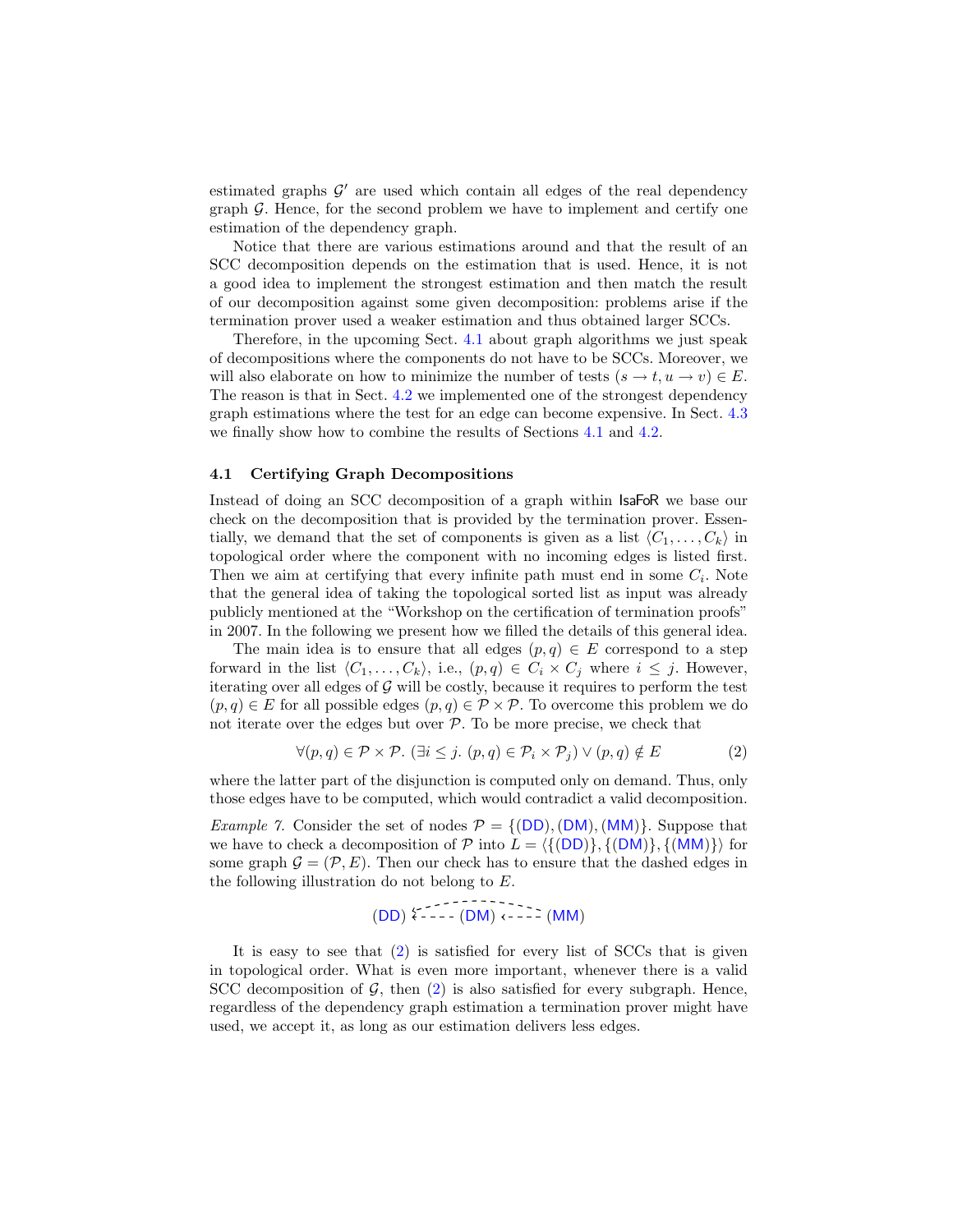However, the criterion is still too relaxed, since we might cheat in the input by listing nodes twice. Consider  $\mathcal{P} = \{p_1, \ldots, p_m\}$  where the corresponding graph is arbitrary and  $L = \langle \{p_1\}, \ldots, \{p_m\}, \{p_1\}, \ldots, \{p_m\}\rangle$ . Then trivially [\(2\)](#page-6-1) is satisfied, because we can always take the source of edge  $(p_i, p_j)$  from the first part of  $L$  and the target from the second part of  $L$ . To prevent this kind of problem, our criterion demands that the sets  $C_i$  in  $L$  are pairwise disjoint.

Before we formally state our theorem, there is one last step to consider, namely the handling of singleton nodes which do not form an SCC on their own. Since we cannot easily infer at what position these nodes have to be inserted in the topological sorted list—this would amount to do an SCC decomposition on our own—we demand that they are contained in the list of components.<sup>[5](#page-7-1)</sup>

To distinguish a singleton node without an edge to itself from a "real SCC", we require that the latter ones are marked. Then condition [\(2\)](#page-6-1) is extended in a way that unmarked components may have no edge to themselves. The advantage of not marking a component is that our IsaFoR-theorem about graph decomposition states that every infinite path will end in some marked component, i.e., here the unmarked components can be ignored.

**Theorem 8.** Let  $L = \langle C_1, \ldots, C_k \rangle$  be a list of sets of nodes, some of them marked, let  $\mathcal{G} = (\mathcal{P}, E)$  be a graph, let  $\alpha$  be an infinite path of  $\mathcal{G}$ . If

- $\forall (p,q) \in \mathcal{P} \times \mathcal{P}$ .  $(\exists i \leq j. (p,q) \in C_i \times C_j) \vee (\exists i. (p,q) \in C_i \times C_i \wedge C_j)$  $C_i$  is marked)  $\vee$   $(p, q) \notin E$  and
- $\forall i \neq j$ .  $C_i \cap C_j = \emptyset$

then there is some suffix  $\beta$  of  $\alpha$  and some marked  $C_i$  such that all nodes of  $\beta$ belong to  $C_i$ .

*Example 9.* If we continue with example Ex. [7](#page-6-2) where only components  $\{(MM)\}$  $\{(MM)\}$  $\{(MM)\}$ and  $\{(\text{DD})\}$  $\{(\text{DD})\}$  $\{(\text{DD})\}$  are marked, then our check also analyzes that G contains no edge from ([DM](#page-3-5)) to itself. If it succeeds, every infinite path will in the end only contain nodes from  $\{(\text{DD})\}$  $\{(\text{DD})\}$  $\{(\text{DD})\}$  or only nodes from  $\{(\text{MM})\}$  $\{(\text{MM})\}$  $\{(\text{MM})\}$ . In this way, only 4 edges of G have to be calculated instead of analyzing all 9 possible edges in  $\mathcal{P} \times \mathcal{P}$ .

#### <span id="page-7-0"></span>4.2 Certifying Dependency Graph Estimations

What is currently missing to certify an application of the dependency graph processor, is to check, whether a singleton edge is in the dependency graph or not. Hence, we have to estimate whether the sequence  $s \to t$ ,  $u \to v$  is a chain, i.e., whether there are substitutions  $\sigma$  and  $\mu$  such that  $t\sigma \rightarrow_{\mathcal{R}}^* u\mu$ . An obvious solution is to just look at the root symbols of  $t$  and  $u$ —if they are different there is no way that the above condition is met (since all the steps in  $t\sigma \rightarrow_{\mathcal{R}}^* u\mu$ take place below the root, by construction of the dependency pairs). Although efficient and often good enough, there are more advanced estimations around.

The estimation EDG [\[1\]](#page-15-6) first replaces via an operation cap all variables and all subterms of  $t$  which have a defined root-symbol by distinct fresh variables. Then if  $cap(t)$  and u do not unify, it is guaranteed that there is no edge.

<span id="page-7-1"></span><sup>5</sup> Note that Tarjan's SCC decomposition algorithm produces exactly this list.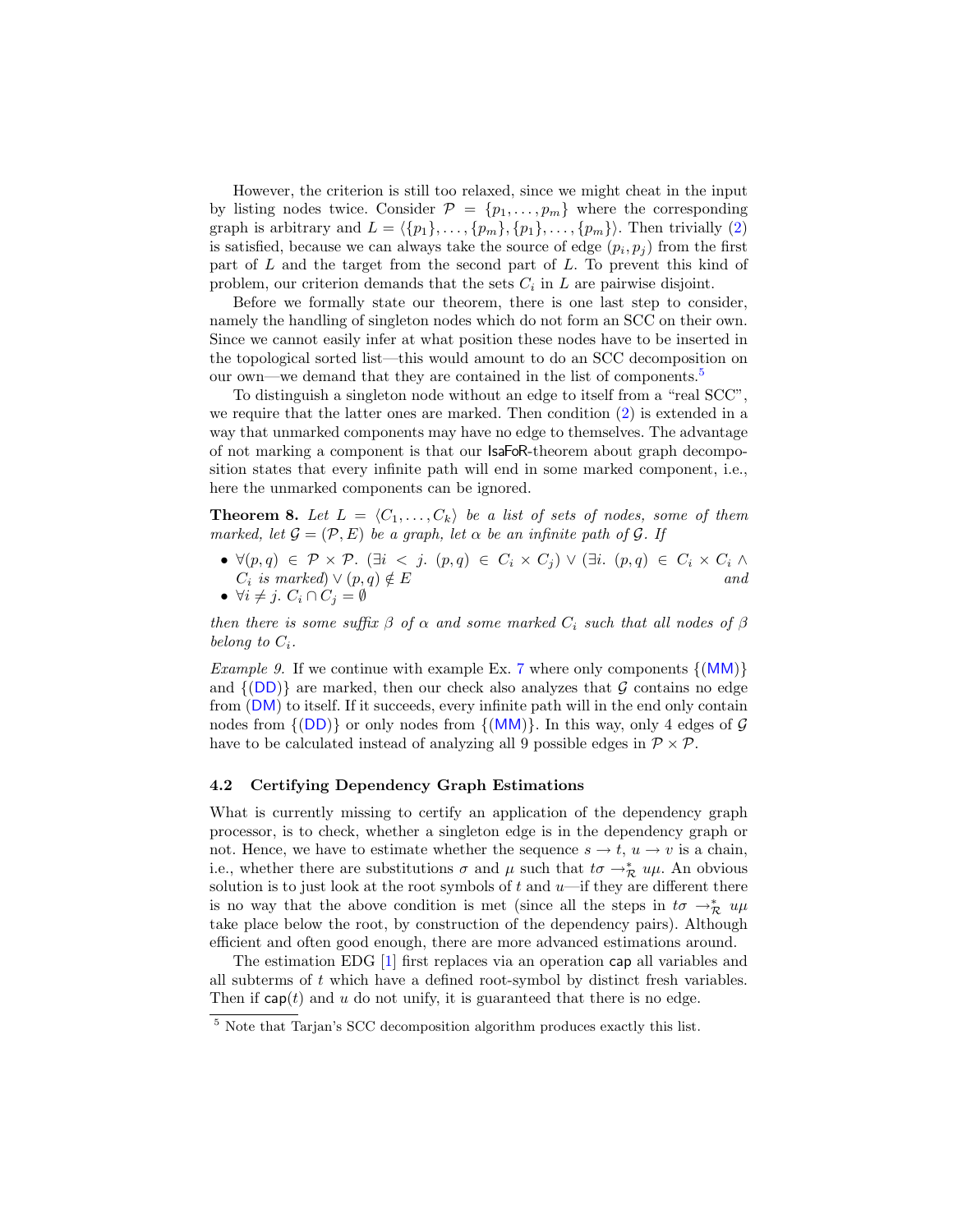The estimation EDG<sup>∗</sup> [\[12\]](#page-15-8) does the same check and additionally uses the reversed TRS  $\mathcal{R}^{-1} = \{r \to \ell \mid \ell \to r \in \mathcal{R}\},\$ i.e., it uses the fact that  $t\sigma \to_{\mathcal{R}}^* u\mu$ implies  $u\mu \rightarrow_{\mathcal{R}^{-1}}^* t\sigma$  and checks whether  $\mathsf{cap}(u)$  does not unify with t. Of course in the application of  $cap(u)$  we have to take the reversed rules into account (possibly changing the set of defined symbols) and it is not applicable if  $\mathcal R$ contains a collapsing rule  $\ell \to x$  where  $x \in \mathcal{V}$ .

The last estimation we consider is based on a better version of cap, called tcap [\[9\]](#page-15-7). It only replaces subterms with defined symbols by a fresh variable, if there is a rule that unifies with the corresponding subterm.

#### Definition 10. Let  $\mathcal R$  be a TRS.

- tcap $(f(t_n)) = f(\text{tcap}(t_1), \ldots, \text{tcap}(t_n))$  iff  $f(\text{tcap}(t_1), \ldots, \text{tcap}(t_n))$  does not unify with any variable renamed left-hand side of a rule from R
- tcap(t) is a fresh variable, otherwise

To illustrate the difference between cap and tcap consider the TRS of Ex. [1](#page-3-2) and  $t = \text{div}(0, 0)$ . Then  $\text{cap}(t) = x_{\text{fresh}}$  since div is a defined symbol. However,  $\text{tcap}(t) = t$  since there is no division rule where the second argument is 0.

Apart from tree automata techniques, currently the most powerful estimation is the one based on tcap looking both forward as in EDG and backward as in EDG<sup>∗</sup> . Hence, we aimed to implement and certify this estimation in IsaFoR.

Unfortunately, when doing so, we had a problem with the domain of variables. The problem was that although we first implemented and certified the standard unification algorithm of  $[15]$ , we could not directly apply it to compute tcap. The reason is that to generate fresh variables as well as to rename variables in rules apart, we need a type of variables with an infinite domain. One solution would have been to constrain the type of variables where there is a function which delivers a fresh variable w.r.t. any given finite set of variables.

However, there is another and more efficient approach to deal with this problem than the standard approach to rename and then do unification. Our solution is to switch to another kind of terms where instead of variables there is just one special constructor " $\Box$ " representing an arbitrary fresh variable. In essence, this data structure represents contexts which do not contain variables, but where multiple holes are allowed. Therefore in the following we speak of ground-contexts and use  $C, D, \ldots$  to denote them.

**Definition 11.** Let  $\llbracket C \rrbracket$  be the equivalence class of a ground-context C where the holes are filled with arbitrary terms:  $\llbracket C \rrbracket = \{C[t_1, \ldots, t_n] \mid t_1, \ldots, t_n \in T(\mathcal{F}, \mathcal{V})\}.$ 

Obviously, every ground-context  $C$  can be turned into a term  $t$  which only contains distinct fresh variables and vice-versa. Moreover, every unification problem between t and  $\ell$  can be formulated as a ground-context matching problem between C and  $\ell$ , which is satisfiable iff there is some  $\mu$  such that  $\ell\mu \in \llbracket C \rrbracket$ .

Since the result of tcap is always a term which only contains distinct fresh variables, we can do the computation of tcap using the data structure of groundcontexts; it only requires an algorithm for ground-context matching. To this end we first generalize ground-context matching problems to multiple pairs  $(C_i, \ell_i)$ .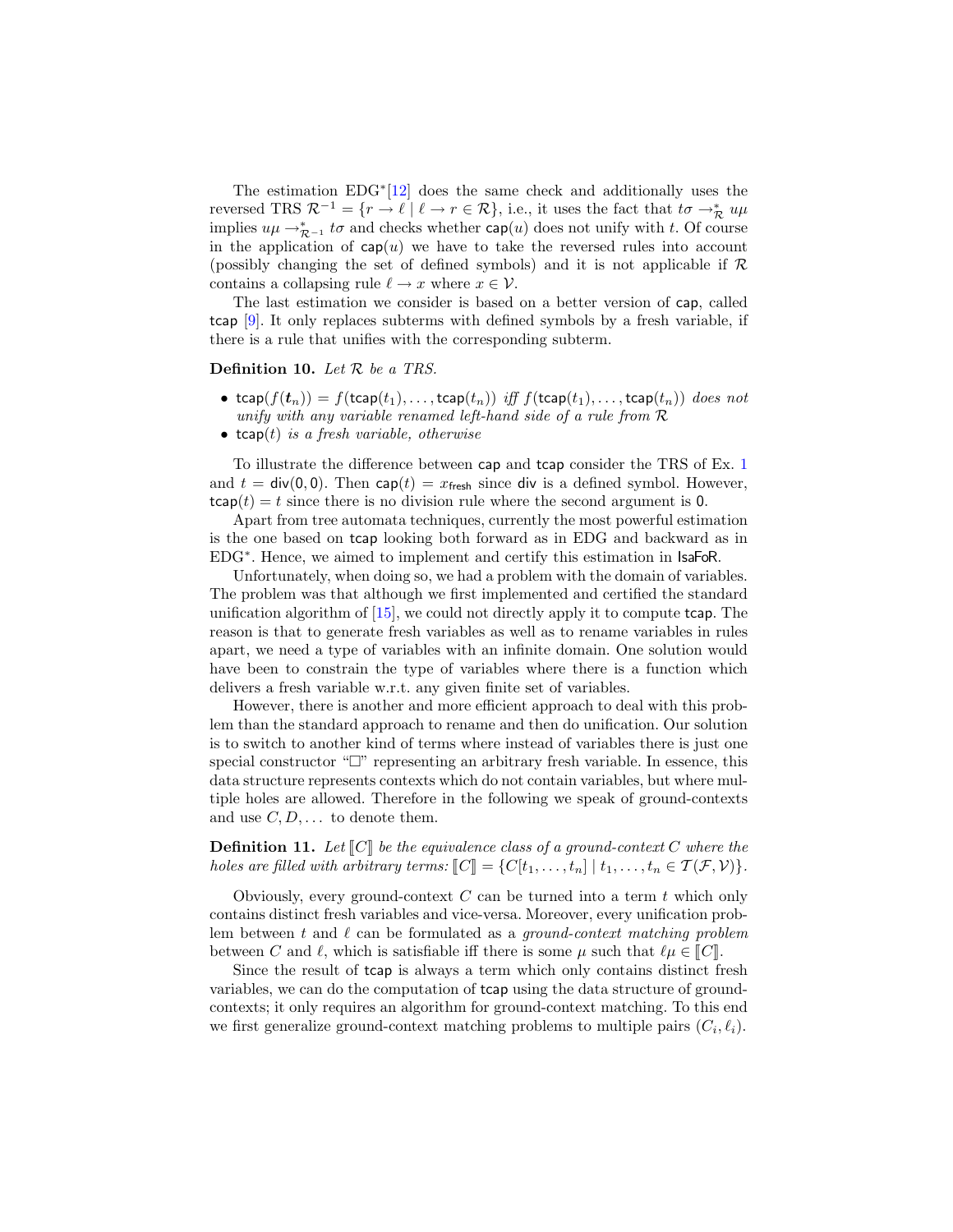**Definition 12.** A ground-context matching problem is a set of pairs  $\mathcal{M} =$  $\{(C_1, \ell_1), \ldots, (C_n, \ell_n)\}\.$  It is solvable iff there is some  $\mu$  such that  $\ell_i\mu \in \llbracket C_i \rrbracket$ for all  $1 \leq i \leq n$ . We sometimes abbreviate  $\{(C, \ell)\}\$  by  $(C, \ell)$ .

To decide ground-context matching we devised a specialized algorithm which is similar to standard unification algorithms, but which has some advantages: it does neither require occur-checks as the unification algorithm, nor is it necessary to preprocess the left-hand sides of rules by renaming (as would be necessary for standard tcap). And instead of applying substitutions on variables, we just need a basic operation on ground-contexts called merge such that merge $(C, D) = \perp$ implies  $\llbracket C \rrbracket \cap \llbracket D \rrbracket = \emptyset$ , and merge $(C, D) = E$  implies  $\llbracket C \rrbracket \cap \llbracket D \rrbracket = \llbracket E \rrbracket$ .

Definition 13. The following rules simplify a ground-context matching problem into solved form (where all terms are distinct variables) or into  $\bot$ .

$$
\begin{array}{ll} (a) & \mathcal{M} \cup \{ (\square, \ell) \} \Rightarrow_{\mathsf{match}} \mathcal{M} \\ (b) & \mathcal{M} \cup \{ (f(\mathcal{D}_n), f(\mathbf{u}_n)) \} \Rightarrow_{\mathsf{match}} \mathcal{M} \cup \{ (D_1, u_1), \ldots, (D_n, u_n) \} \\ (c) & \mathcal{M} \cup \{ (f(\mathcal{D}_n), g(\mathbf{u}_k)) \} \Rightarrow_{\mathsf{match}} \bot & \textit{if $f \neq g$ or $n \neq k$} \\ (d) & \mathcal{M} \cup \{ (C,x), (D,x) \} \Rightarrow_{\mathsf{match}} \mathcal{M} \cup \{ (E,x) \} & \textit{if $\mathsf{merge}(C,D) = E$} \\ (e) & \mathcal{M} \cup \{ (C,x), (D,x) \} \Rightarrow_{\mathsf{match}} \bot & \textit{if $\mathsf{merge}(C,D) = \bot$} \end{array}
$$

Rules (a–c) obviously preserve solvability of M (where  $\perp$  represents an unsolvable matching problem). For Rules  $(d,e)$  we argue as follows:

 $\{(C, x), (D, x)\}\cup \ldots$  is solvable iff

- there is some  $\mu$  such that  $x\mu \in \llbracket C \rrbracket$  and  $x\mu \in \llbracket D \rrbracket$  and ... iff
- there is some  $\mu$  such that  $x\mu \in \llbracket C \rrbracket \cap \llbracket D \rrbracket$  and ... iff
- there is some  $\mu$  such that  $x\mu \in [\text{merge}(C, D)]$  and ... iff
- { $(\text{merge}(C, D), x)$ } ∪ ... is solvable

Since every ground-context matching problem in solved form is solvable, we have devised a decision procedure. It can be implemented in two stages where the first stage just normalizes by the Rules  $(a-c)$ , and the second stage just applies the Rules  $(d,e)$ . It remains to implement merge.

$$
\begin{aligned} \text{merge}(\square,C) &\Rightarrow_{\text{merge}} C \\ &\qquad \qquad \text{merge}(C,\square) \Rightarrow_{\text{merge}} C \\ &\qquad \qquad \text{merge}(f(\mathcal{C}_n),g(\mathcal{D}_k)) \Rightarrow_{\text{merge}} \bot \\ &\qquad \qquad \text{if } f \neq g \text{ or } n \neq k \\ &\qquad \qquad \text{merge}(f(\mathcal{C}_n),f(\mathcal{D}_n)) \Rightarrow_{\text{merge}} f(\text{merge}(C_1,D_1),\ldots,\text{merge}(C_n,D_n)) \\ &\qquad \qquad f(\ldots,\bot,\ldots) \Rightarrow_{\text{merge}} \bot \end{aligned}
$$

Note that our implementations of the matching algorithm and the merge function in IsaFoR are slightly different due to different data structures. For example matching problems are represented as lists of pairs, so it may occur that we have duplicates in  $M$ . The details of our implementation can be seen in IsaFoR (theory Edg) or in the source of CeTA.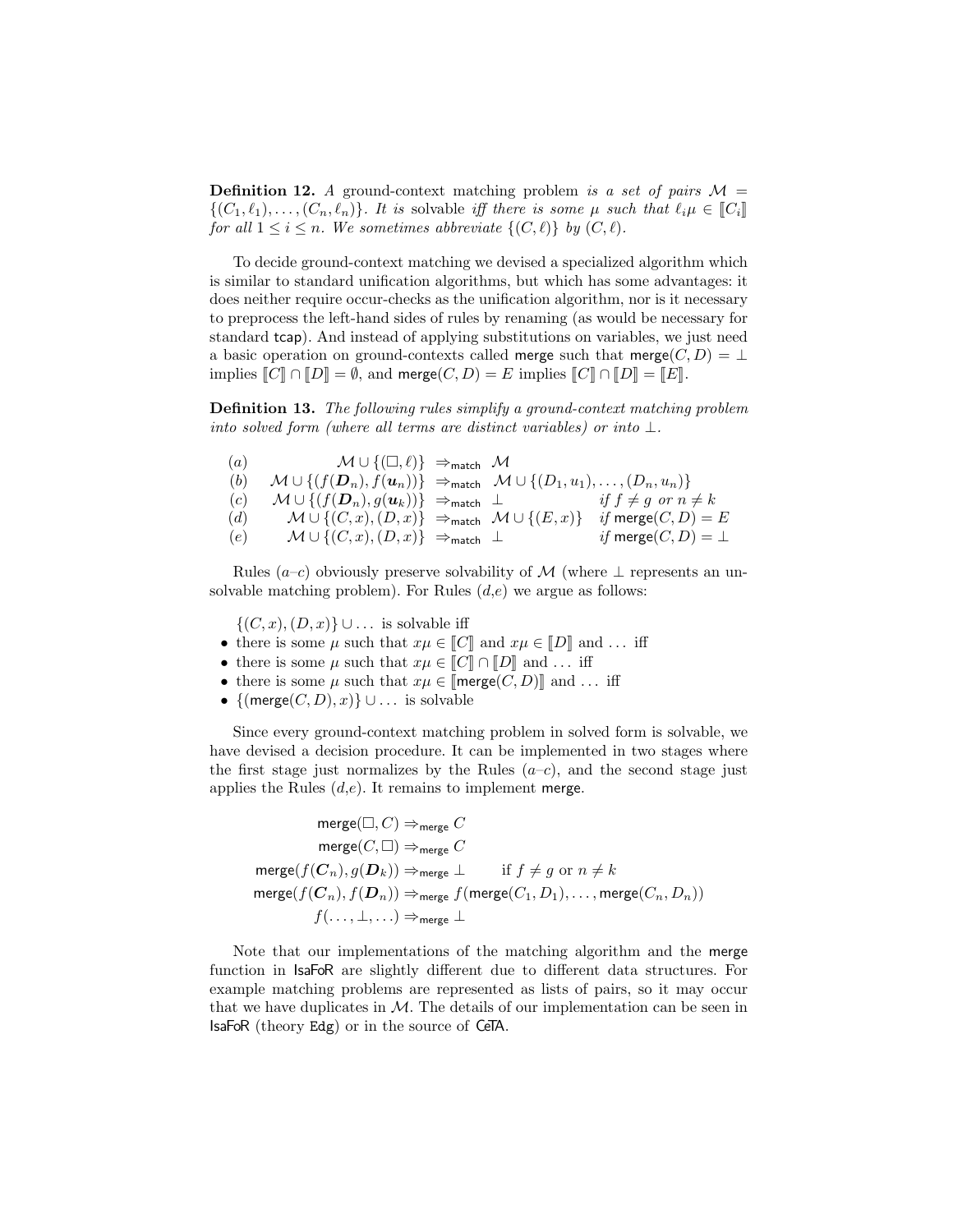Soundness and completeness of our algorithms are proven in IsaFoR.

**Theorem 14.** • If merge $(C, D) \Rightarrow_{\text{merge}}^* E$  then  $[[C]] \cap [[D]] = [[E]]$ .<br>• If  $(C, \ell) \Rightarrow_{\text{match}}^* \perp$  then there is no  $\mu$  such that  $\ell \mu \in [[C]]$ .<br>• If  $(C, \ell) \Rightarrow_{\text{match}}^* \perp M$  where  $M$  is in solved form, then there exist

- 
- 
- If  $(C, \ell) \Rightarrow_{\text{match}}^* M$  where M is in solved form, then there exists some  $\mu$  such that  $\ell \mu \in \llbracket C \rrbracket$ .

Using ⇒match, we can now easily reformulate tcap in terms of ground-context matching which results in the efficient implementation etcap.

**Definition 15.** • etcap $(f(t_n)) = f(\text{etcap}(t_1), \ldots, \text{etcap}(t_n))$  iff  $(f(\mathsf{etcap}(t_1), \ldots, \mathsf{etcap}(t_n)), \ell) \Rightarrow^*_{\mathsf{match}} \bot \textit{for all rules } \ell \to r \in \mathcal{R}.$  $\bullet \Box$ , otherwise

One can also reformulate the desired check to estimate the dependency graph whether  $\text{tcap}(t)$  does not unify with u in terms of etcap. It is the same requirement as demanding  $(\text{etcap}(t), u) \Rightarrow_{\text{match}}^* \bot$ . Again, the soundness of this estimation has been proven in  $IsaFoR$  where the second part of the theorem is a direct consequence of the first part by using the soundness of the matching algorithm.

<span id="page-10-2"></span><span id="page-10-1"></span>**Theorem 16.** (a) Whenever  $t\sigma \to_{\mathcal{R}}^* s$  then  $s \in [\text{etcap}(t)]$ .<br>
(b) Whenever  $t\sigma \to_{\mathcal{R}}^* u\tau$  then  $(\text{etcap}(t), u) \nleftrightarrow_{\text{match}}^* \bot$  and  $(\text{etcap}(u), t) \nleftrightarrow_{\text{match}}^* \bot$ where etcap(u) is computed w.r.t. the reversed TRS  $\mathcal{R}^{-1}$ .

#### <span id="page-10-0"></span>4.3 Certifying Dependency Graph Decomposition

Eventually we can connect the results of the previous two subsections to obtain one function to check a valid application of the dependency graph processor.

checkDepGraphProc $(\mathcal{P}, L, \mathcal{R}) =$ checkDecomposition(checkEdg $(\mathcal{R}), \mathcal{P}, L$ )

where checkEdg just applies the criterion of Thm. [16](#page-10-1) [\(b\)](#page-10-2).

In IsaFoR the soundness result of our check is proven.

**Theorem 17.** If checkDepGraphProc $(\mathcal{P}, L, \mathcal{R})$  is accepted and if for all  $\mathcal{P}' \in L$ where  $\mathcal{P}'$  is marked, the DP problem  $(\mathcal{P}', \mathcal{R})$  is finite, then  $(\mathcal{P}, \mathcal{R})$  is finite.

To summarize, we have implemented and certified the currently best dependency graph estimation which does not use tree automata techniques. Our check-function accepts any decomposition which is based on a weaker estimation, but requires that the components are given in topological order. Since our algorithm computes edges only on demand, the number of tests for an edge is reduced considerably. For example, the five largest graphs in our experiments contain 73,100 potential edges, but our algorithm only has to consider 31,266. This reduced the number of matchings from 13 millions down to 4 millions.

Furthermore, our problem of not being able to generate fresh variables or to rename variables in rules apart led to a more efficient algorithm for tcap based on matching instead of unification: simply replacing  $\mathsf{tcap}$  by  $\mathsf{etcap}$  in  $\mathsf{T}_\mathsf{T}\mathsf{T}_2$  reduced the time for estimating the dependency graph by a factor of two.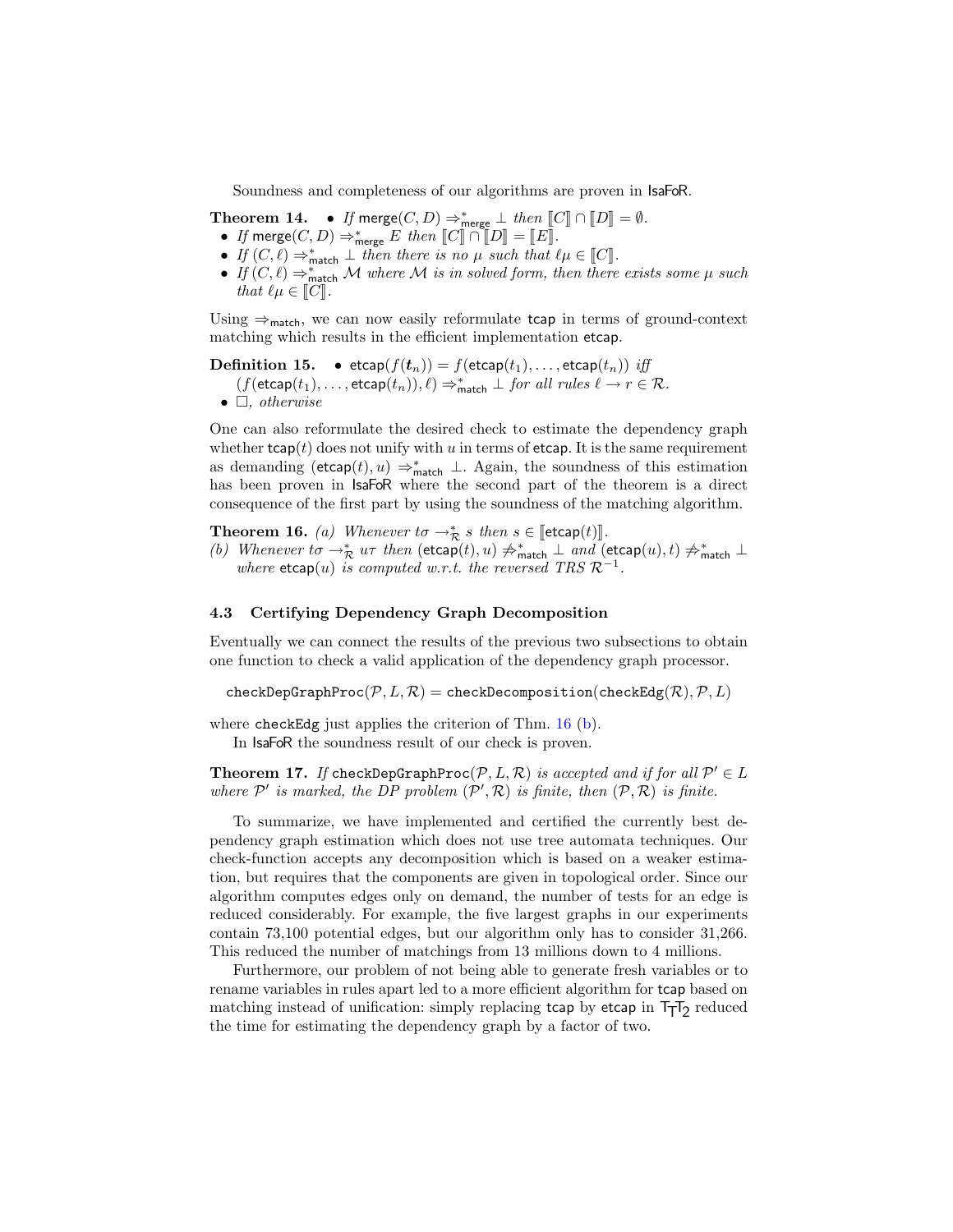### <span id="page-11-0"></span>5 Certifying the Reduction Pair Processor

One important technique to prove finiteness of a DP problem  $(\mathcal{P}, \mathcal{R})$  is the socalled reduction pair processor. The general idea is to use a well-founded order where all rules of  $\mathcal{P} \cup \mathcal{R}$  are weakly decreasing. Then we can delete all strictly decreasing rules from  $P$  and continue with the remaining dependency pairs.

We first state a simplified version of the reduction pair processor as it is introduced in [\[8\]](#page-15-12), where we ignore the usable rules refinement.

<span id="page-11-1"></span>**Theorem 18.** If all the following properties are satisfied, then finiteness of  $(\mathcal{P} \setminus \mathcal{P})$  $\succ$ , R) implies finiteness of  $(\mathcal{P}, \mathcal{R})$ .

- $(a) \succ$  is a well-founded and stable order
- $(b) \succeq$  is a stable and monotone quasi-order
- $(c) \gtrsim \circ \succ \subseteq \succ$  and  $\succ \circ \succsim \subseteq \succ$
- <span id="page-11-2"></span>(d)  $\overline{P} \subseteq \succ \cup \succsim$  and  $\overline{\mathcal{R}} \subseteq \succsim$

Of course, to instantiate the reduction pair processor with a new kind of reduction pair, e.g., LPO, polynomial orders,. . . , we first have to prove the first three properties for that kind of reduction pairs. Since we plan to integrate many reduction pairs, but only want to write the reduction pair processor once, we tried to minimize these basic requirements such that the reduction pair processor still remains sound in total. In the end, we replaced the first three properties by:

- (a)  $\succ$  is a well-founded and stable *relation*
- (b)  $\geq$  is a stable and monotone *relation*
- (c)  $\succsim \circ \succ \subseteq \succ$

In this way, for every new class of reduction pairs, we do not have to prove transitivity of  $\succ$  or  $\succ$  anymore, as it would be required for Thm. [18.](#page-11-1) Currently, we just support reduction pairs based on polynomial interpretations with negative constants [\[13\]](#page-15-14), but we plan to integrate other reduction pairs in the future.

For checking an application of a reduction pair processor we implemented a generic function checkRedPairProc in Isabelle, which works as follows. It takes as input two functions checkS and checkNS which have to approximate a reduction pair, i.e., whenever checkS $(s, t)$  is accepted, then  $s \succ t$  must hold in the corresponding reduction pair and similarly, checkNS has to guarantee  $s \succeq t$ .

Then checkRedPairProc(checkS, checkNS,  $\mathcal{P}, \mathcal{P}', \mathcal{R}$ ) works as follows:

- iterate once over P to divide P into  $P_{\succ}$  and  $P_{\not\sim}$  where the former set contains all pairs of  $P$  where checkS is accepted
- ensure for all  $s \to t \in \mathcal{R} \cup \mathcal{P}_{\neq}$  that checkNS $(s, t)$  is accepted, otherwise reject
- accept if  $\mathcal{P}_{\neq} \subseteq \mathcal{P}'$ , otherwise reject

The corresponding theorem in IsaFoR states that a successful application of checkRedPairProc $(\ldots, \mathcal{P}, \mathcal{P}', \mathcal{R})$  proves that  $(\mathcal{P}, \mathcal{R})$  is finite whenever  $(\mathcal{P}', \mathcal{R})$  is finite. Obviously, the first two conditions of checkRedPairProc ensure condition [\(d\)](#page-11-2) of Thm. [18.](#page-11-1) Note, that it is not required that all strictly decreasing pairs are removed, i.e., our checks may be stronger than the ones that have been used in the termination provers.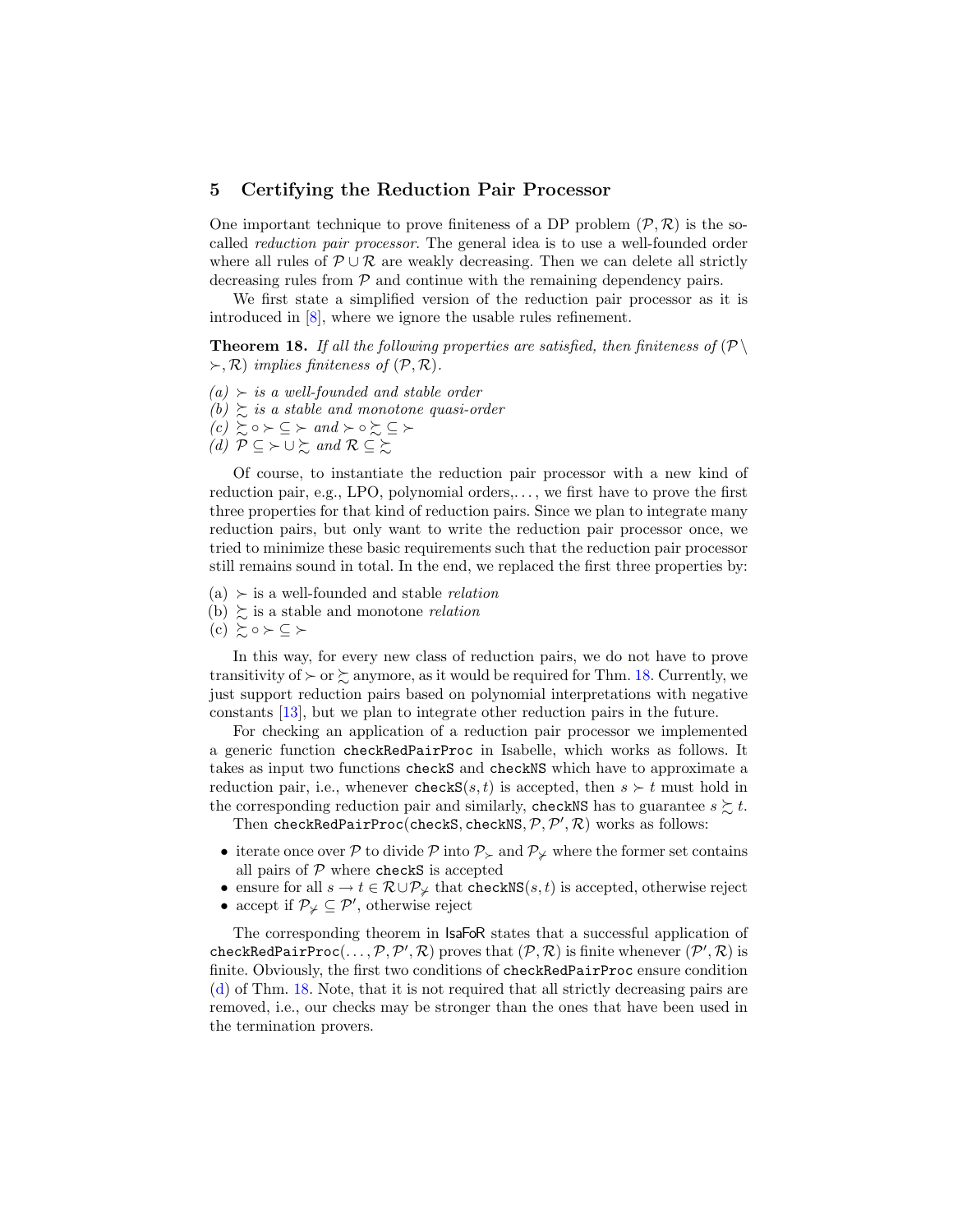### <span id="page-12-0"></span>6 Certifying the Whole Proof Tree

From Sect. [3–](#page-3-0)[5](#page-11-0) we have basic checks for the three techniques of applying dependency pairs (checkDPs), the dependency graph processor (checkDepGraphProc), and the reduction pair processor (checkRedPairProc). For representing proof trees within the DP framework we used the following data structures in IsaFoR.

```
datatype 'f RedPair = NegPolo "('f \times (cint \times nat list))list"
```

```
\mathtt{datatype} ('f,'v)DPProof = 6
```

```
| PisEmpty
```

```
| RedPairProc "'f RedPair" "('f,'v)trsL" "('f,'v)DPProof"
| DepGraphProc "(('f,'v)DPProof option \times ('f,'v)trsL)list"
```

```
\mathtt{datatype} ('f,'v)TRSProof = 6
```
| DPTrans "('f shp,'v)trsL" "('f shp,'v)DPProof"

The first line fixes the format for reduction pairs, i.e., currently of (linear) polynomial interpretations where for every symbol there is one corresponding entry. E.g., the list  $[(f,(-2, [0, 3]))]$  represents the interpretation where  $Pol(f)(x, y)$  $=$  max( $-2+3y, 0$ ) and  $\mathcal{P}ol(g)(x_1, ..., x_n) = 1 + \sum_{1 \le i \le n} x_i$  for all  $f \ne g$ .

The datatype DPProof represents proof trees for DP problems. Then the check for valid DPProofs gets as input a DP problem  $(\mathcal{P}, \mathcal{R})$  and a proof tree and tries to certify that  $(\mathcal{P}, \mathcal{R})$  is finite. The most basic technique is the one called PisEmpty, which demands that the set  $\mathcal P$  is empty. Then  $(\mathcal P, \mathcal R)$  is trivially finite.

For an application of the reduction pair processor, three inputs are required. First, the reduction pair redp, i.e., some polynomial interpretation. Second, the dependency pairs  $\mathcal{P}'$  that remain after the application of the reduction pair processor. Here, the datatype trsL is an abbreviation for lists of rules. And third, a proof that the remaining DP problem  $(\mathcal{P}', \mathcal{R})$  is finite. Then the checker just has to call createRedPairProc(redp,  $\mathcal{P}, \mathcal{P}', \mathcal{R}$ ) and additionally calls itself recursively on  $(\mathcal{P}', \mathcal{R})$ . Here, createRedPairProc invokes checkRedPairProc where checkS and checkNS are generated from redp.

The most complex structure is the one for decomposition of the (estimated) dependency graph. Here, the topological list for the decomposition has to be provided. Moreover, for each subproblem  $\mathcal{P}'$ , there is an optional proof tree. Subproblems where a proof is given are interpreted as "real SCCs" whereas the ones without proof remain unmarked for the function checkDepGraphProc.

The overall function for checking proof trees for DP problems looks as follows.

```
checkDPProof(P,R,PisEmpty) = (P = [])
checkDPProof(P, R, (RedPairProc redp P' prf)) =
   \mathtt{createRedPairProc}(\mathtt{redp},\mathcal{P},\mathcal{P}',\mathcal{R}) ~\wedge~ \mathtt{checkDP}(\mathcal{P}',\mathcal{R},\mathtt{prf})checkDPProof(P,R,DepGraphProc P's) =
   checkDepGraphProc(P, map (\lambda(prf0,P'). (isSome prf0,P')) P's, R)
   \land\ \bigwedge_{(\mathtt{Some\, prf}, \mathcal{P}')\in \mathcal{P}'\mathtt{s}}\ \mathtt{checkDPProof}\,(\mathcal{P}',\mathcal{R},\mathtt{prf})
```
<span id="page-12-1"></span> $6$  CeTA supports even more techniques, cf. CeTA['s website](http://cl-informatik.uibk.ac.at/software/ceta) for a complete list.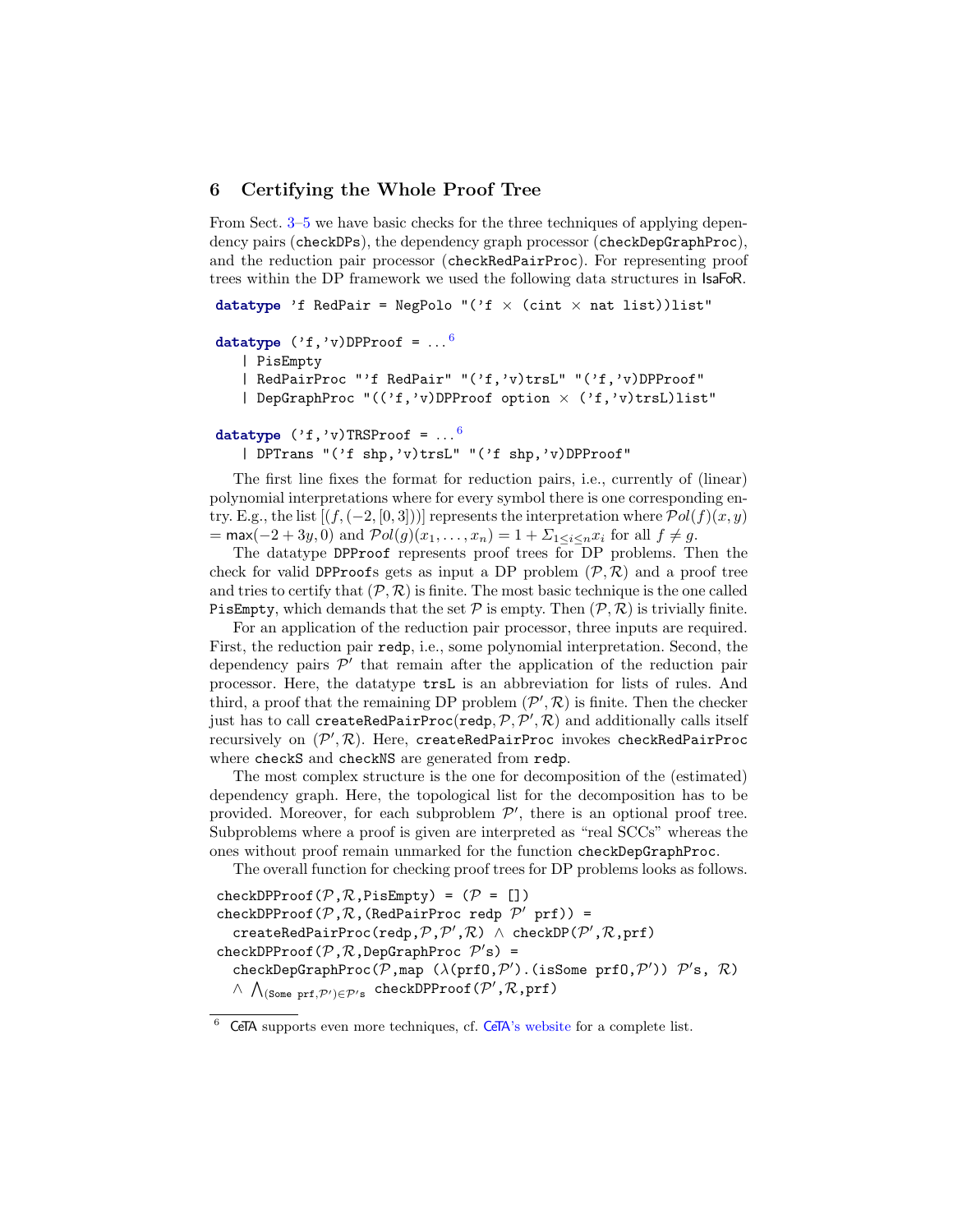**Theorem 19.** If checkDPProof  $(\mathcal{P}, \mathcal{R}, \text{prf})$  is accepted then  $(\mathcal{P}, \mathcal{R})$  is finite.

Using checkDPProof it is now easy to write the final method checkTRSProof for proving termination of a TRS, where computeID is an implementation of ID.

checkTRSProof( $R$ , DPTrans  $P$  prf) =

checkDPs $(\mathcal{R}, \mathcal{P}) \wedge$  checkDPProof $(\mathcal{P},$ computeID $(\mathcal{R}),$ prf)

For the external usage of CeTA we developed a well documented XML-format, cf. CeTA['s website.](http://cl-informatik.uibk.ac.at/software/ceta/input.php) Moreover, we implemented two XML parsers in Isabelle, one that transforms a given TRS into the internal format, and another that does the same for a given proof. The function certifyProof, finally, puts everything together. As input it takes two strings (a TRS and its proof). Then it applies the mentioned parsers and afterwards calls checkTRSProof on the result.

Theorem 20. If certifyProof( $\mathcal{R}$ , prf) is accepted then  $\text{SN}(\rightarrow_{\mathcal{R}})$ .

To ensure that the parser produces the right TRS, after the parsing process it is checked that when converting the internal data-structures of the TRS back to XML, we get the same string as the input string for the TRS (modulo whitespace). This is a major benefit in comparison to the two other approaches where it can and already has happened that the uncertified components Rainbow/CiME produced a wrong proof goal from the input TRS, i.e., they created a termination proof within Coq for a different TRS than the input TRS.

### <span id="page-13-0"></span>7 Error Messages

To generate readable error messages, our checks do not have a Boolean return type, but a monadic one (isomorphic to 'e option). Here, None represents an accepted check whereas Some e represents a rejected check with error message e. The theory ErrorMonad contains several basic operations like >> for conjunction of checks, <- for changing the error message, and isOK for testing acceptance.

Using the error monad enables an easy integration of readable error messages. For example, the real implementation of checkTRSProof looks as follows:

```
fun checkTRSProof where "checkTRSProof R (DPTrans P prf) = (
      checkDPs R P
         \left\langle \cdot \right\rangle (\lambdas. ''error ...'' @ showTRS R @ ''...'' @ showTRS P @ s)
  >> checkDPProof P (computeID R) prf
         \leftarrow (\lambdas. ''error below switch to dependency pairs'' \circ s))"
```
However, since we do not want to adapt the proofs every time the error messages are changed, we setup the Isabelle simplifier such that it hides the details of the error monad, but directly removes all the error handling and turns monadic checks via  $isOK(...)$  into Boolean ones using the following lemmas.

lemma "isOK $(m \gg n)$  = isOK $(m) \land$  isOK $(n)$ "  $l$ emma "isOK $(m \le s) = i$ sOK $(m)$ "

Then for example isOK(checkTRSProof R (DPTrans P prf)) directly simplifies to isOK(checkDPs R P) ∧ isOK(checkDPProof P (computeID R) prf).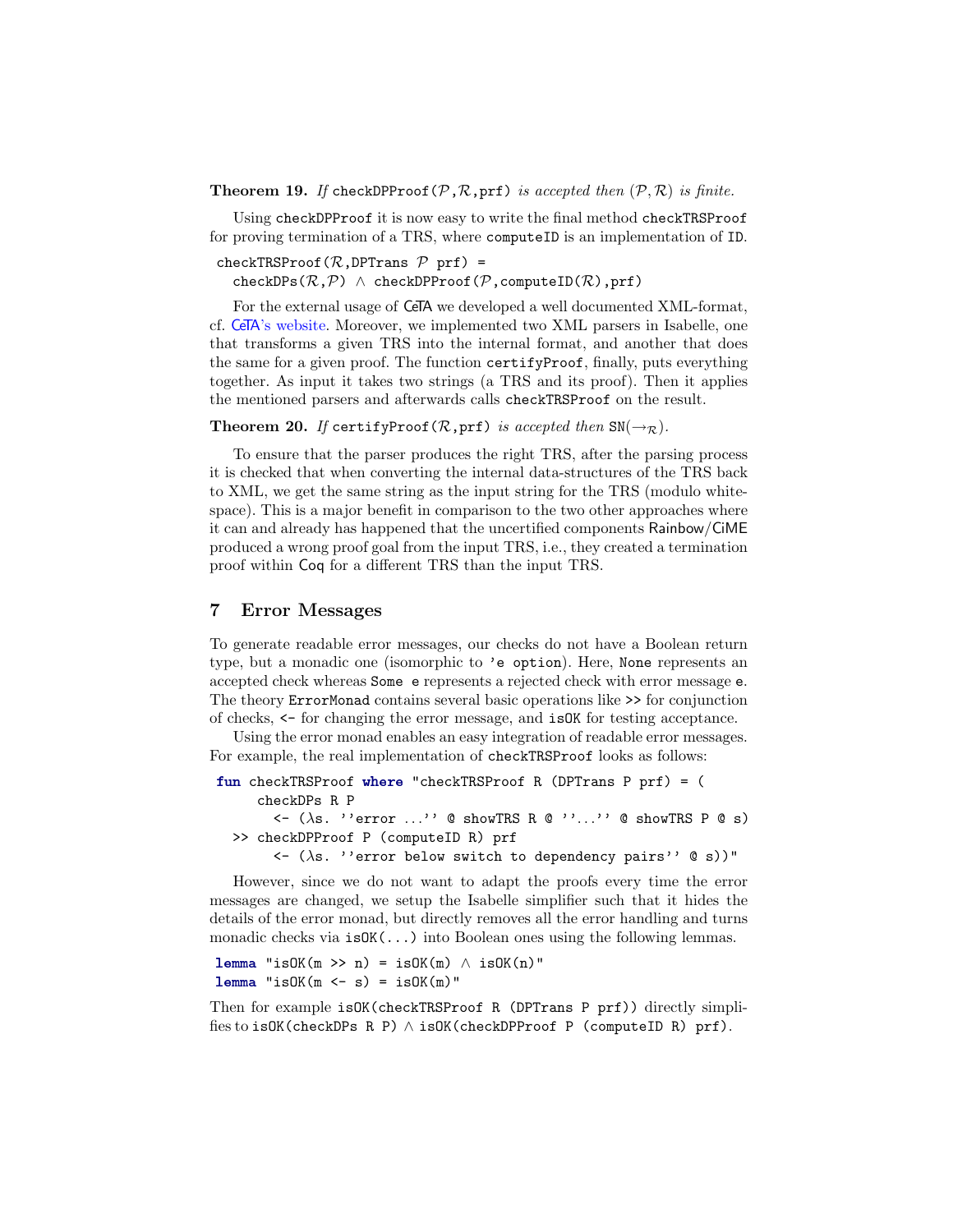### <span id="page-14-0"></span>8 Experiments and Conclusion

Isabelle's code-generator is invoked to create CeTA from IsaFoR. To compile CeTA one auxiliary hand-written Haskell file CeTA.hs is needed, which just reads two files (one for the TRS, one for the proof) and then invokes certifyProof.

We tested CeTA (version 1.03) using  $T_TT_2$  as termination prover (TC and TC<sup>+</sup>). Here,  $T_{\overline{1}}T_{2}$  uses only the techniques of this paper in the combination  $TC$ , whereas in  $TC^+$  all supported techniques are tried, including usable rules and nontermination. We compare to CiME/Coccinelle using AProVE [\[10\]](#page-15-15) or CiME [\[5\]](#page-15-16) as provers (ACC,CCC), and to Rainbow/CoLoR using AProVE or Matchbox [\[18\]](#page-15-17) (ARC,MRC) where we take the results of the latest certified termination competition in Nov 2008<sup>[7](#page-14-1)</sup> involving 1391 TRSs from the termination problem database.

We performed our experiments using a PC with a 2.0 GHz processor running Linux where both  $T_TT_2$  and CeTA where aborted after 60 seconds. The following table summarizes our experiments and the termination competition results.

|                                                                                   |     | $TC^+$                                                                | ACC   | CCC.  | ARC   | <b>MRC</b> |
|-----------------------------------------------------------------------------------|-----|-----------------------------------------------------------------------|-------|-------|-------|------------|
| proved / disproved    401 / 0   572 / 214   532 / 0   531 / 0   580 / 0   458 / 0 |     |                                                                       |       |       |       |            |
|                                                                                   |     | certified 391 / 0   572 / 214   437 / 0   485 / 0   558 / 0   456 / 0 |       |       |       |            |
| rejected                                                                          |     |                                                                       |       |       |       |            |
| cert. timeouts                                                                    |     |                                                                       | 92    | 46    | 22    |            |
| total cert. time                                                                  | 33s | 113s                                                                  | 6212s | 6139s | 7004s | 3602s      |

The 10 proofs that CeTA rejected are all for nonterminating TRSs which do not satisfy the variable condition. Since TC supports only polynomial orders as reduction pairs, it can handle less TRSs than the other combinations. But, there are 44 TRSs which are only solved by  $TC$  (and  $TC^+$ ), the reason being the timelimit of 60 seconds (19 TRSs), the dependency graph estimation (8 TRSs), and the polynomial order allowing negative constants (17 TRSs).

The second line clearly shows that  $TC^+$  (with nontermination and usable rules support) currently is the most powerful combination with 786 certified proofs. Moreover,  $TC^+$  can handle 214 nonterminating and 102 terminating TRSs where none of ACC, CCC, ARC, and MRC were successful. The efficiency of CeTA is also clearly visible: the average certification time in  $TC$  and  $TC^+$  for a single proof is by a factor of 50 faster than in the other combinations.<sup>[8](#page-14-2)</sup>

For more details on the experiments we refer to CeTA['s website.](http://cl-informatik.uibk.ac.at/software/ceta/results.php)

To conclude, we presented a modular and competitive termination certifier, CeTA, which is directly created from our Isabelle library on term rewriting, IsaFoR.

<span id="page-14-1"></span><sup>7</sup> [http://termcomp.uibk.ac.at/](http://termcomp.uibk.ac.at/termcomp/competition/competitionResults.seam?category=10235&competitionId=15991&cid=1959)

<span id="page-14-2"></span><sup>8</sup> Note that in the experiments above, for each TRS, each combination might have certified a different proof. In an experiment where the certifiers where run on the same proofs for each TRS (using only techniques that are supported by all certifiers, i.e., EDG and linear polynomials without negative constants), CeTA was even 190 times faster than the other approaches and could certify all 358 proofs, whereas each of the other two approaches failed on more than 30 proofs due to timeouts.